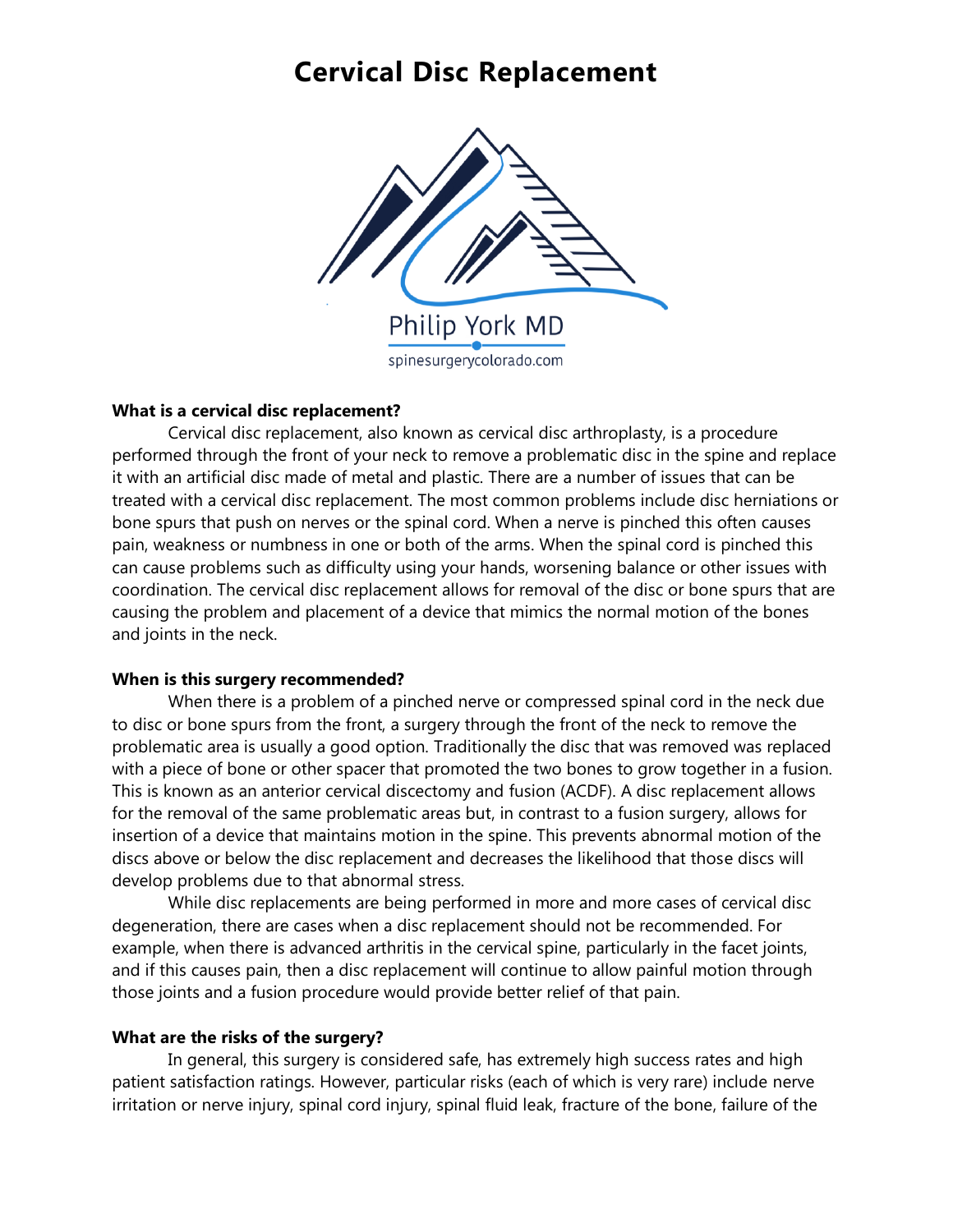## **Cervical Disc Replacement**

surgery to provide relief of the symptoms, migration or failure of the disc replacement device, infection, and/or difficulty swallowing (known as dysphagia, which is usually temporary). There is a small risk that bone spurs can reform at the level of the disc replacement which can, in rare cases, require another surgery to address.

### **What is the recovery like?**

Each patient's recovery is unique and depends on a number of factors such as age, fitness, medical history, and preoperative pain medication requirement. However, in general, the surgery takes about 90 minutes of surgical time for a one-level procedure. There is minimal blood loss and the risk for infection or wound healing issues is extremely low. You can expect 1 night in the hospital for a one-level disc replacement, however, younger patients, healthier patients, and those who do not take prescription pain medications leading up to the surgery can sometimes discharge the same day after a short observation period. You will be prescribed at least 14 days of prescription pain medications to take at home and are encouraged to take full strength Tylenol (1,000mg in 4 doses daily for most patients) in addition. You do not need to wear a collar after surgery as gentle progression of motion is encouraged. Most patients have some mild difficulty or discomfort with swallowing for a short period after the surgery and you should be mindful to give yourself extra time at meals, chew your food thoroughly, and avoid dry or tough foods.

Most patients feel very good shortly after surgery and symptoms of pain that led to the surgery often improve immediately. This can lead patients to assume that they can return to any activity almost immediately. However, for the first 6 weeks you should avoid high impact activities such as skiing, road biking, or other activities that put you at risk for falling, whiplash or other neck injuries. During this time the bone increases its attachment to the disc replacement.

### **How should I prepare for my surgery?**

The most important thing is to stay active leading up to surgery. Eat a healthy, wellbalanced diet, keep up whatever cardiovascular exercise you can such as walking, biking, elliptical etc. You may be instructed to perform some gentle neck manipulation to loosen up the tissues around your trachea and esophagus prior to the surgery to help decrease swallowing difficulties after the surgery. If you take other prescription medications, blood thinner, or supplements you should receive specific instructions on which medications to stop taking and when to stop taking them before your surgery.

Most importantly, as much as your recovery is a physical experience, for many it is also a mental and emotional experience as well. You have to be prepared for some discomfort, for some hard work, and for some mental and emotional toughness as you begin your journey to recovery. It is a process, with highs and lows, excitement and frustration – but ultimately it is about buying into the part you play in your recovery and in you eventually achieving your specific goals for your spine, your health, and your overall well-being.

To find recent scientific manuscripts co-authored by Dr. York regarding cervical disc replacement visit: <https://pubmed.ncbi.nlm.nih.gov/31261280/>

<https://pubmed.ncbi.nlm.nih.gov/33027091/>